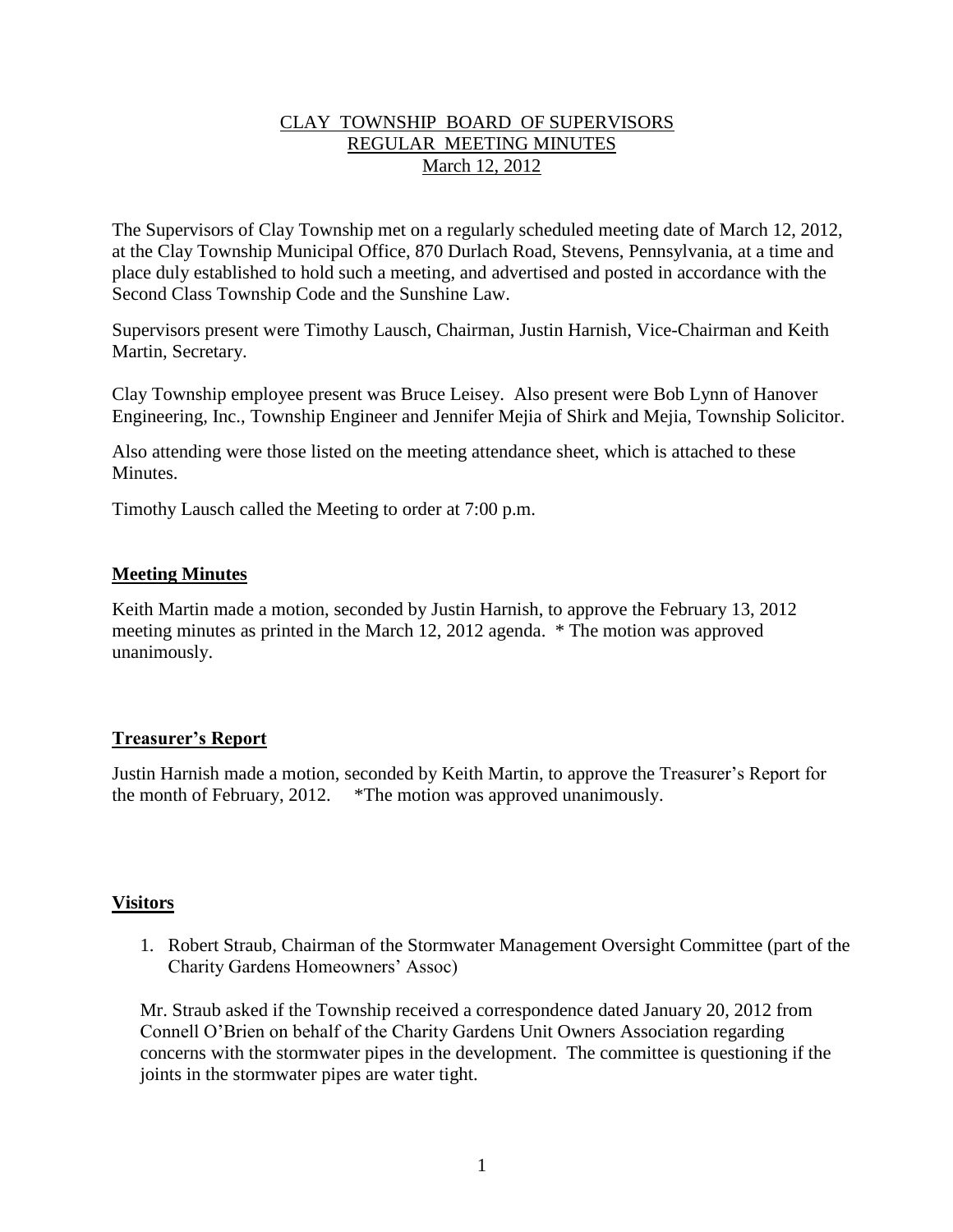The Township is reviewing the correspondence and will contact Mr. Straub with their response.

No decisions were made at this time.

2. Rick Bernaducci, 108 Queen Annes Way and Dennis Scott, 102 Queen Annes Way

Mr. Bernaducci & Mr. Scott asked for an update on the Wildflower Pond Home Owners Association documents.

Mr. Shirk spoke to the Counsel for the Developer on February 29, 2012 and a proposed timeline regarding the submission of a plan for the Home Owners Association and the dedication of the streets will be sent to the Township by Friday, March 16, 2012.

No decisions were made at this time.

# **Engineer's Report**

\*\* 7:15 PM – Justin Harnish excused himself from the meeting due to conflict with the Engineering item for Refreshing Mountain Camp. Mr. Harnish is employed by Refreshing Mountain Camp which his family also owns. \*\*

1. Refreshing Mountain Camp – Waiver Request

Ted Cromleigh, Diehm and Sons and Marlin Harnish, owner of property reviewed the waiver request with the Board of Supervisors.

# Section 303 and Section 304 – Submission of a Preliminary and Final Land Development Plan

The applicant is requesting a waiver of the requirement to provide a preliminary or final land development plan. The justifications provided include the project does not propose the changing of any property lines; the project is an expansion that is located on an existing developed lot of record. A stormwater management and NPDES Erosion Control Plan have been submitted to the Township, Township Engineer, and Lancaster County Conservation District. The applicant indicates that in 2008, a land development plan was processed. The current plan proposes an upgrade/redevelopment of the existing facilities within the same developed "foot print" as existing facilities currently onsite. The current proposal pertains to a 0.8 acre area of the site that is being re-developed. 13 full services and 20 rustic campsites are to be replaced by 13 two (2) bedroom cabins, one (1) small pavilion, a meeting room and building addition to a single family dwelling. The applicant indicates that the proposed changes in the camp are necessary to keep u with the changing market conditions. The current points of access into Furnace Hill are to be maintained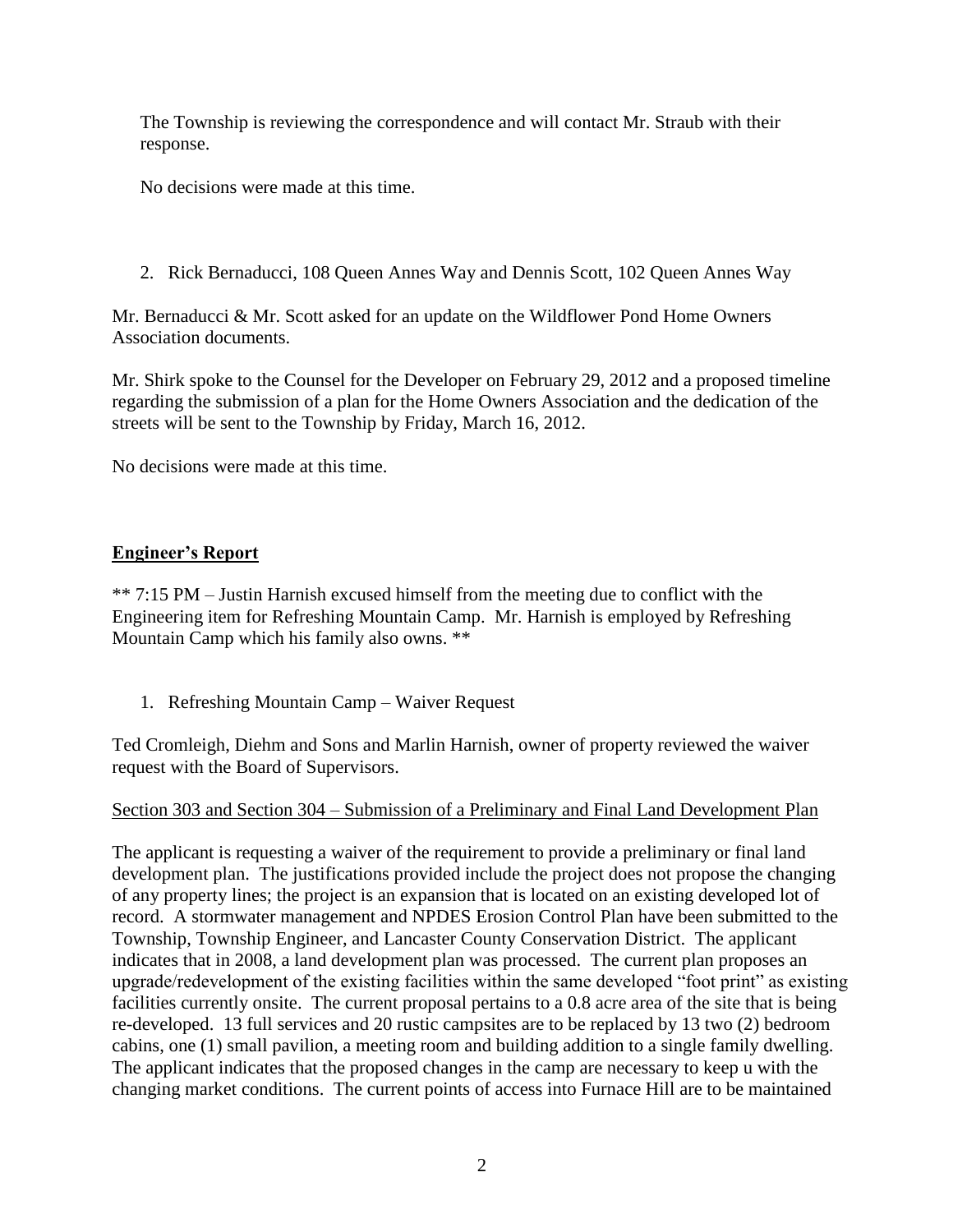as they are. The camp is currently served with on-site water and sewer. The elimination of the 20 rustic campsites will result in an overall reduction of campers in the facility within peak operation times. The applicant also notes that the Clay Township Zoning Hearing Board approved the special exceptions for Section 303.b.2.c and Section 505.C (2 and 5).

Keith Martin made a motion, seconded by Tim Lausch to grant a waiver of Section 303 & 304 Submission of a Preliminary and Final Land Development Plan contingent on compliance with the Hanover Engineering letter date 2/29/2012. \* The motion was unanimously approved.

\*\* 7:44 PM – Justin Harnish returned to the meeting. \*\*

2. Wildflower Pond Update

The Township Engineer informed the Board of Supervisors that the sinkholes in basin will be repaired when the ground dries out.

No other decisions were made at this time.

3. J. Lynn Good – Stormwater Waiver Request

There is a meeting planned March 13, 2012 to resolve the final issues with the Good stormwater plan.

Justin Harnish made a motion, seconded by Keith Martin to approve the J. Lynn Good Stormwater Waiver Request contingent on compliance with the Hanover Engineering letter dated February 24, 2012. \* The motion was unanimously approved.

4. Hometowne Square Update

The Engineer for Peaceable Animal Kingdom is reviewing the information.

The Township has received no additional information.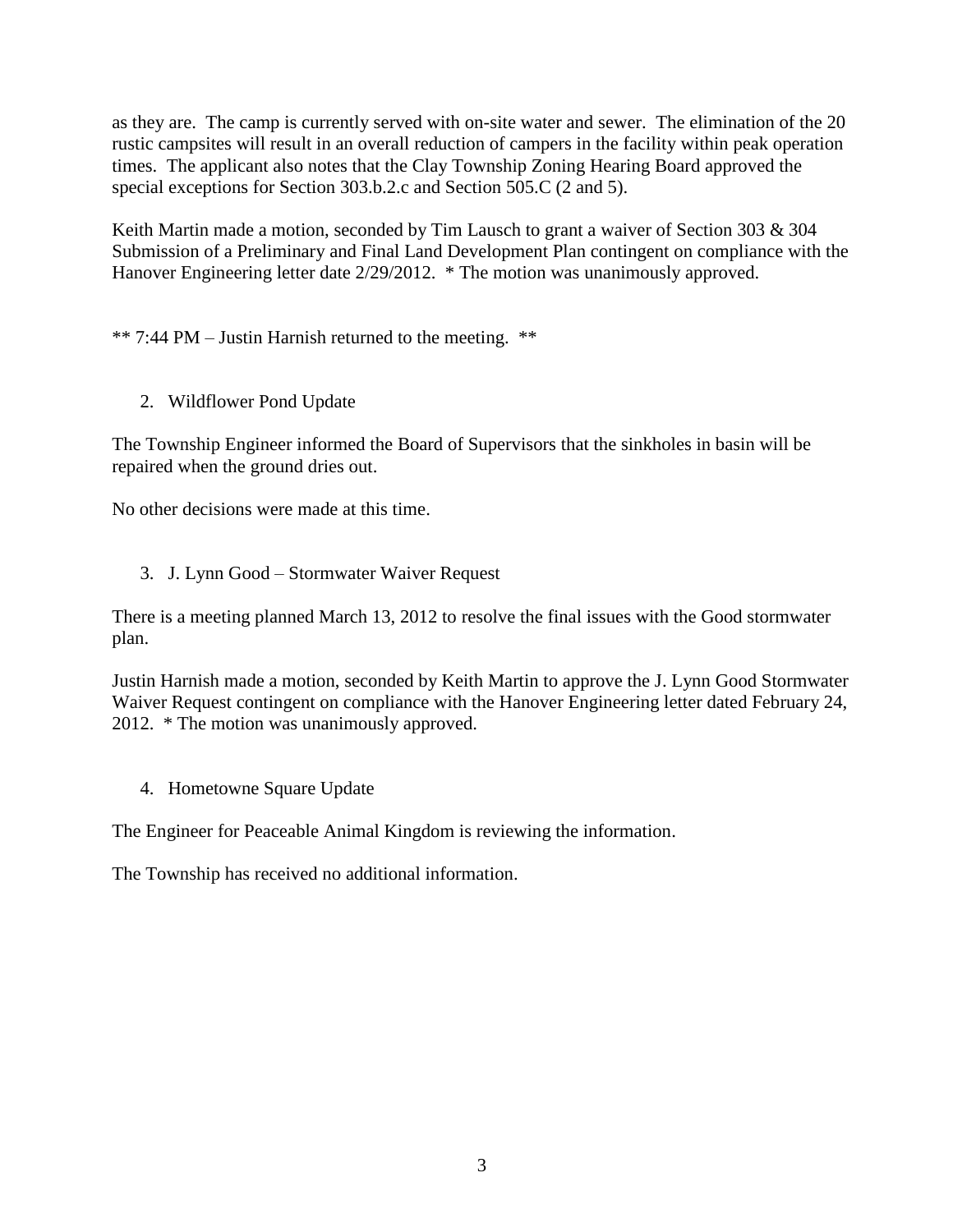### **New Business**

1. Attendance at LCATS meeting on March 29, 2012

After review, Keith Martin made a motion, seconded by Justin Harnish to authorize attendance to the meeting for Tim Lausch, Bruce Leisey and Keith Martin. \* The motion was unanimously approved.

2. Approve Installation of Baseball Field Fencing

After discussion, Justin Harnish made a motion, seconded by Keith Martin to accept the proposal dated March 6, 2012 from Ephrata Agway to install the baseball field back stop and side line fence in the amount of \$6,755. \* The motion was unanimously approved.

3. Approval of Installation of Additional Lighting

This item was tabled until the next meeting since all quotes have not been received.

4. Road Bid Request Advertising

After review, Keith Martin made a motion, seconded by Justin Harnish to approved advertising for approximately 900 sq yards of milling patches for miscellaneous road repairs and overlaying. \* The motion was unanimously approved.

#### **Executive Session**

Keith Martin made a motion, seconded by Justin Harnish to enter into Executive Session at 8:25 PM to discuss personnel and possible litigation issues.  $*$  The motion was unanimously approved.

Justin Harnish made a motion, seconded by Keith Martin to allow Shirk & Mejia as Solicitor for the Township to represent the Township in matters related to Charity Gardens stormwater issues. \* The motion was unanimously approved.

Keith Martin made a motion, seconded by Justin Harnish to approve the Tolling Agreement between Clay Township and E & L Martin Family Partnership and Eugene K. Martin for two (2) years. \* The motion was unanimously approved.

Justin Harnish made a motion, seconded by Keith Martin to approve advertising for a PT mowing position. \* The motion was unanimously approved.

Keith Martin made a motion, seconded by Justin Harnish to exit Executive Session at 8:55 PM. \* the motion was unanimously approved.